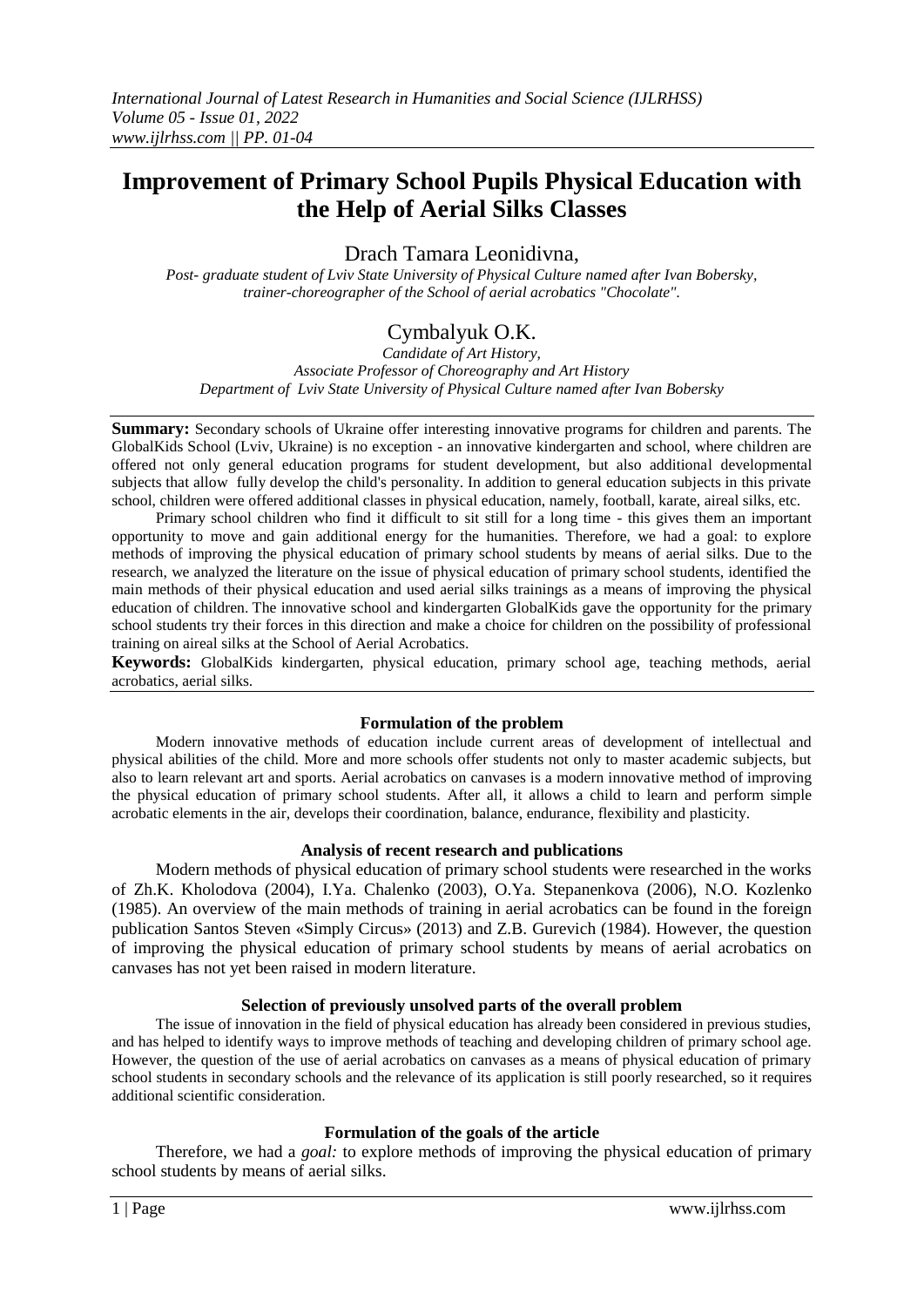*www.ijlrhss.com || PP. 01-04*

In this regard, the following *tasks* were set:

-analyze the literature related to the issue of physical education of primary school students;

-identify the main methods of physical education of primary school students;

-use aerial silks classes as a means of improving the physical education of primary school students.

#### **Presentation of the main research material**

Physical education of students is an integral part of all educational work of the school and plays an important role in preparing students for life and community service.

Work on physical education at school has a great variety of forms that require students to show organization, initiative, which contributes to the education of organizational skills, activity, ingenuity. Carried out in close connection with mental, moral, aesthetic education and labor training, physical education contributes to the comprehensive development of students [4, p.22].

Physical education of junior school children has its own specifics due to their anatomical, physiological and psychological features, as well as adaptation to new conditions. With the beginning of training the volume of mental work of children considerably increases and their physical activity and opportunity to be in the open air is considerably limited. In this regard, proper physical education in early school age is not only a necessary condition for the comprehensive harmonious development of the student's personality, but also an effective factor in improving his mental capacity [7, p.55].

The new primary school Global Kids is an innovative educational institution with an author's program of education and development, in which the child develops harmoniously, learning in the atmosphere of kindness, respect and, of course, discipline. This school has a special attitude to children, they are taught not only academic knowledge, but also apply current models of success. They are also taught practical skills and abilities that meet the modern challenges of the global world [3].

On the basis of the school, special equipment was installed for conducting classes in aerial acrobatics, and thus created conditions for conducting classes on canvases. In a 4 m high room, canvases were hung and a special «tatami» was placed, which ensures safe conducting of aerial classes. Children of primary school age (6- 7 years old) were invited to classes and began to practice acrobatic exercises on canvases with them. To do this, they started training with a qualified coach who helps with the performance of the elements.

Aerial acrobatics classes in such educational institutions require careful organization of the training space before the start of classes, because children of primary school age require active attention from the coach and class teacher. Before the lesson, prepare the room, lay out the «tatami» and arrange the mat accordingly (if available) so that the children can safely perform all the necessary acrobatic elements. All extra items (balls, pyramids, rugs, etc.) should be removed from the gym, which can be a distraction for the children, as they should focus on working with the coach and the canvas training process. Therefore, the effectiveness of training depends on how well the space will be organized.

*Aerial silks* are a kind of aerial gymnastics, the participants of which perform tricks on fabric cloths tied to the ceiling. This sport was popularized in the 90s of the twentieth century by the leading French Cirque du Soleil, adding to it the concept of aerial arts as a dance form and theatrical expression, rather than a purely gymnastic art of movement [1, p.56].

- In air cloths there are three inseparable elements of performance of tricks:
- Heights are used when performing tricks in the air. There are three types of lifting basic, French and Russian.
- Wrapping cloth the process of wrapping parts of the gymnast's body with the cloth on which he hangs. This process is accompanied by an additional gymnastic element - twine, rocking, and so on.
- Flight from a height a fall technique in which the prewrapped canvas is untwisted and helps the gymnast to safely descend to the floor [2, p.56].

Of the three types of stunts, flying from a height is the most difficult and dangerous element. Air canvases are an art that requires a high degree of strength, power, flexibility, courage, endurance and the ability to practice a lot.

Before you start working on the canvases, you need to warm up the



2 | Page www.ijlrhss.com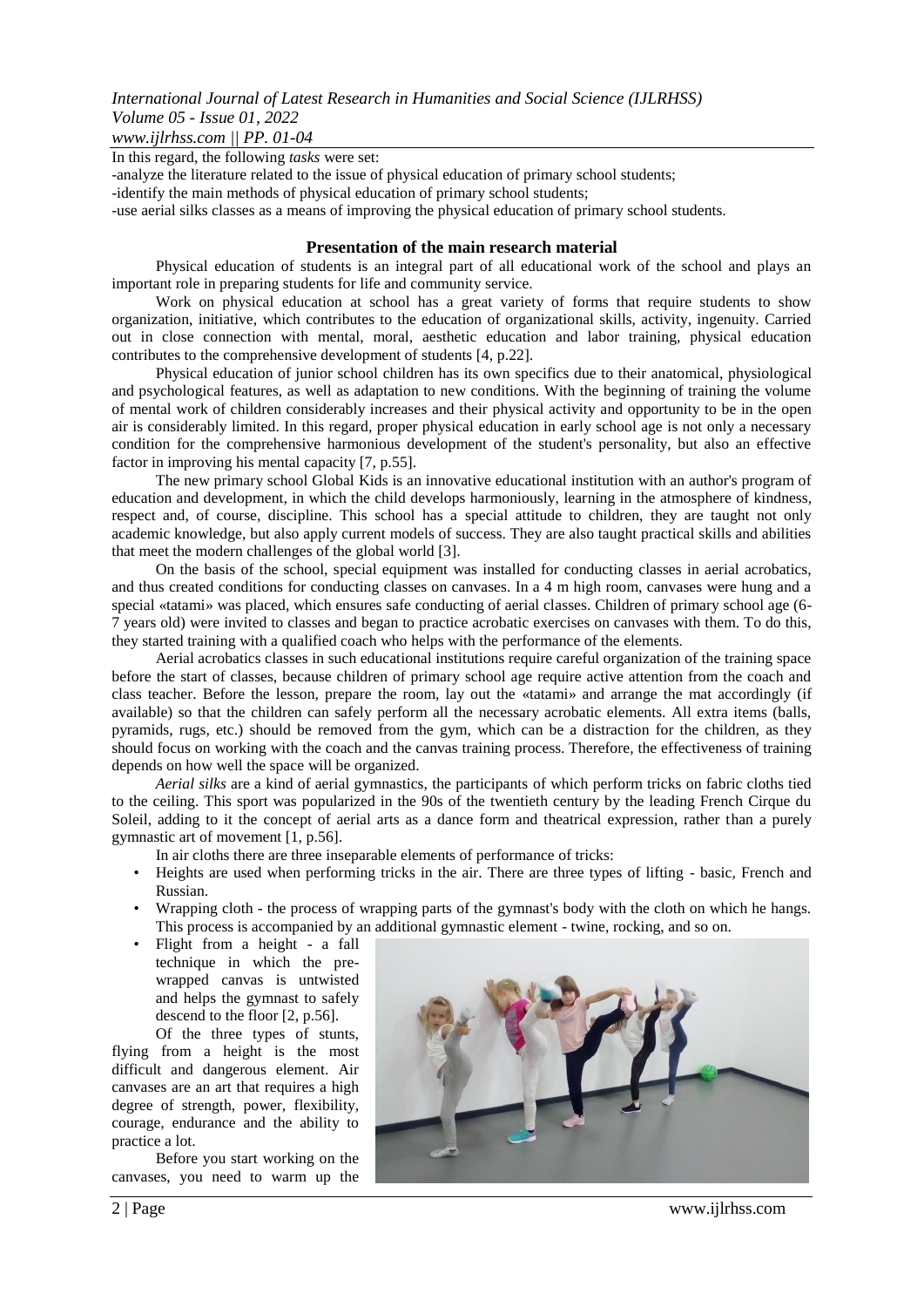# *International Journal of Latest Research in Humanities and Social Science (IJLRHSS) Volume 05 - Issue 01, 2022*

### *www.ijlrhss.com || PP. 01-04*

children's muscles and prepare the students' bodies for the exercises on the canvases. You should do ground exercises, which can include exercises for stretching, pumping the press, back and arms, because these muscles are most actively involved in the process of training on the canvas. In addition, the lesson may contain elements of choreographic training. After all, performances on air canvases are not only gymnastic and acrobatic elements, but also choreographic connections, exercises in the ground floor, completion and static positions, which should be performed gracefully and elegantly for better perception of the performed acrobatic elements. (Fig. 1)

Classes on canvases can include the study of "windings", "hanging", "twisting" and "disruptions". Therefore, it is necessary to start with the study of the simplest "wraps" of legs and arms, in order to focus the child's attention on the importance of these exercises, you should show these elements first to the coach, and then advise children to perform these exercises. Primary school children can work on canvases in pairs (when one performs an exercise on the canvas, the other does, on behalf of the coach, stretching exercises, flexibility or



although they are not technically complex, they still look very impressive.

muscle pumping), it helps the child regain strength after intense muscle work on the canvas, as well as involve more children during classes. It is not recommended to have more children in one canvas, because it delays training time and makes it ineffective, because it does not allow to create appropriate discipline and order during classes (Fig. 2).

Before training, you should warm up well with exercises around the hall: it can be steps in a circle, running, lifting legs, jumping, climbing on the floor, galloping, or polka, which will allow the child to warm up well and bring his muscular corset to the appropriate physical form before performing exercises on the canvas.

With children of primary school age, it is necessary to perform simple elements, it can be an exercise "candle", "scorpion", holding two canvases, coups with bent and straight legs, "overturns". Then you can move on to the study of the windings of the legs and arms. Learning these elements can take several lessons (four to five), as it is necessary for each child to master these simple elements, which are an integral part of almost all the hangs and breaks on the canvases. In addition, it should be borne in mind that canvas training is a dangerous sport, so you should insure the child during the exercises, as well as ensure that children perform the exercises only under the supervision of a coach.

After studying the basic windings, you should try to study with children the split on the canvases, for this you should wrap both legs and make a split in the air, you should make both transverse and longitudinal split. Children easily perform these elements, because,

Innovative school GlobalKids has the opportunity to post photos from classes on their own website, where teachers highlight the success of each student and have the opportunity to describe the successes and progress of each performer, make their own comments and give homework to each pupil, so it allows you to contact parents, that it is very important for working with this age group of children.

After "hanging" in the splits, you can ask children to learn to climb on the canvas. For starters, children should learn the usual manhole, which will allow them in the future to perform exercises at height, which is especially exciting during performances and is an important prerequisite for a good overview of the element during its implementation. After that, children can perform simple heights of wrapping one leg and arm, as well as exercises on the "knot", transverse split or other elements upside down, with one foot engaged with the canvas, it is important to teach children to climb up into the knot, which will allow later , perform them simple disruptions.

After the exercises on the canvases, you should move on to the renewing exercises. To do this, go down with the «tatami» or mat and locate with the children in the middle of the hall. *Por de bras* exercises in the Modern style, or stretching, are suitable for the end, depending on the individual program of the trainer and his plans for further elements. For example, a *plie* with a body roll or a *deep body bend* can be suitable, these exercises will stretch the body of the performers well and adjust the child to a calmer rhythm to continue the day. After the hitch, the children should be taken out of the hall and placed under the supervision of the class teacher of these students, because discipline during aerial acrobatics is a guarantee of children's safety, as well